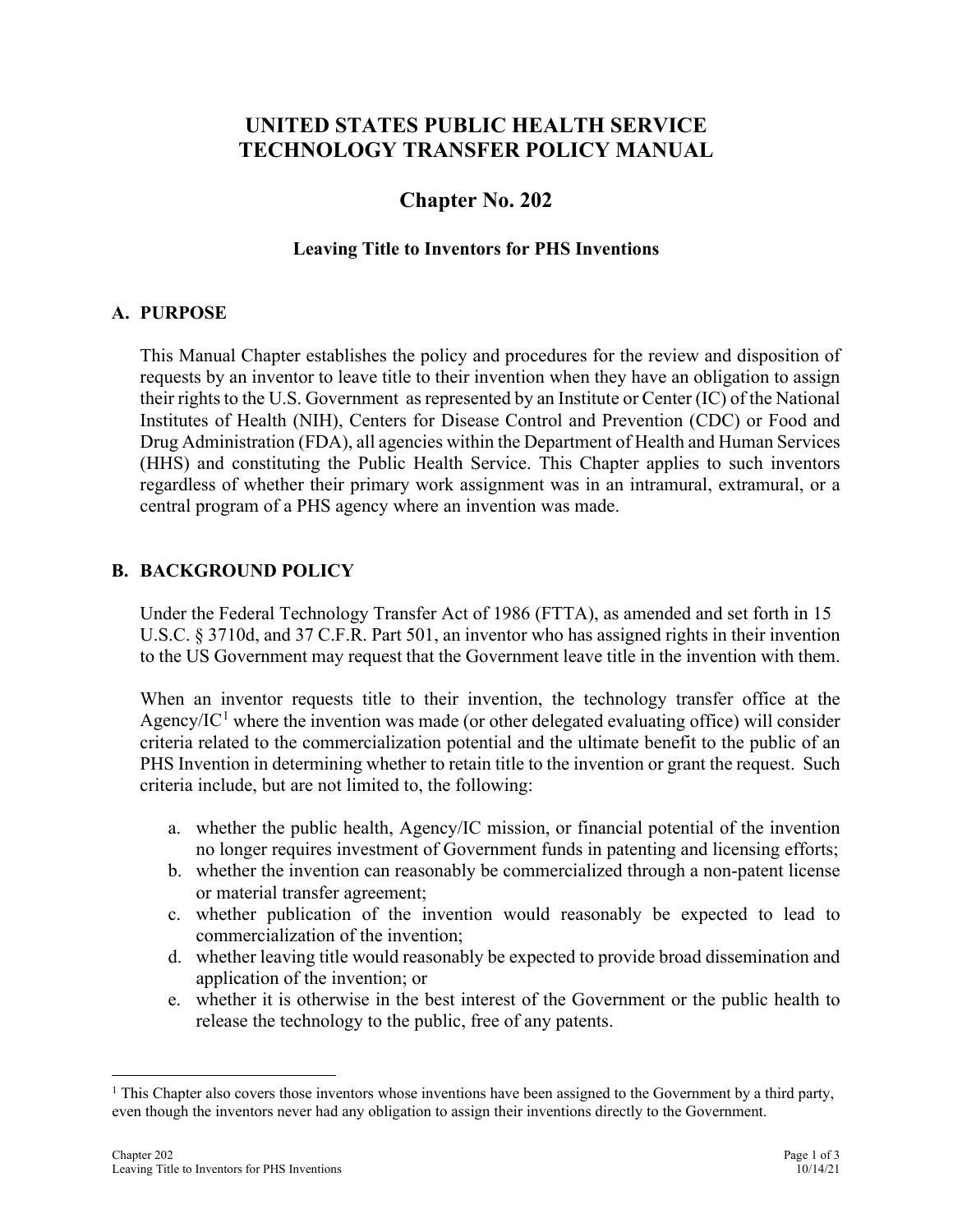After weighing these factors, the Agency/IC technology transfer office has the discretion to leave title in the invention to the inventor.<sup>[2](#page-1-0)</sup> That office may consult with other Agency/IC technology transfer offices including any applicable technology transfer service centers.

# **C. CRITERIA and PROCEDURES**

## **Criteria:**

- 1. For inventors presently subject to the ethics laws and regulations applicable to federal employees, leaving title is appropriate only if the agency has determined either that the inventor's ownership of rights in the invention will not constitute a conflict of interest (real or apparent), or that any resulting conflict has been resolved.
- 2. For inventions where the Government has received assignment of rights from more than one inventor, waiver of rights to any requesting inventor, and not others, must be limited to the requesting-inventor's rights and must not diminish the rights of the co-inventor(s) not requesting a waiver to share in any royalties received by an Agency/IC as a result of licensing the invention. To waive all Government rights, all co-inventors must individually request waivers.

## **Procedures:**

- 1. An inventor requesting an Agency/IC waive title to the Government's interest in their invention must submit a written request to the Agency/IC Technology Development Coordinator (TDC) where the invention was made and to that Agency/IC's ethics office. The request must contain at least the following elements:
	- a. Rationale: an explanation of how leaving title to the inventor, rather than abandoning issued or pending patents on the technology, will benefit the public, along with any information relevant to the analysis of the criteria above.
	- b. Management: if the Government requires the inventor to file a patent application pursuant to 37 C.F.R. § 501.7, an explanation of the inventor's ability to manage the patents/application(s) at the US Patent and Trademark Office.
	- c. Conflict of Interest: a statement to be evaluated by the Agency/IC ethics official regarding the following:
		- i. The inventor is presently not (or shortly will no longer be) subject to the ethics laws and regulations applicable to federal employees; or
		- ii. A brief description of how any potential conflict of interest (real or apparent) will be resolved by the Agency/IC and the inventor.
- 2. Each IC/Agency ethics requirements may include additional criteria. If the waiver request clears the ethics review, the TDC will seek concurrence for their recommended response to waiver request from the appropriate IC/Agency officials, as applicable, and then will communicate the Agency/IC's position to the inventor.

<span id="page-1-0"></span> $<sup>1</sup>$  This Chapter also covers those inventors whose inventions have been assigned to the Government by a third party,</sup> even though the inventors never had any obligation to assign their inventions directly to the Government.